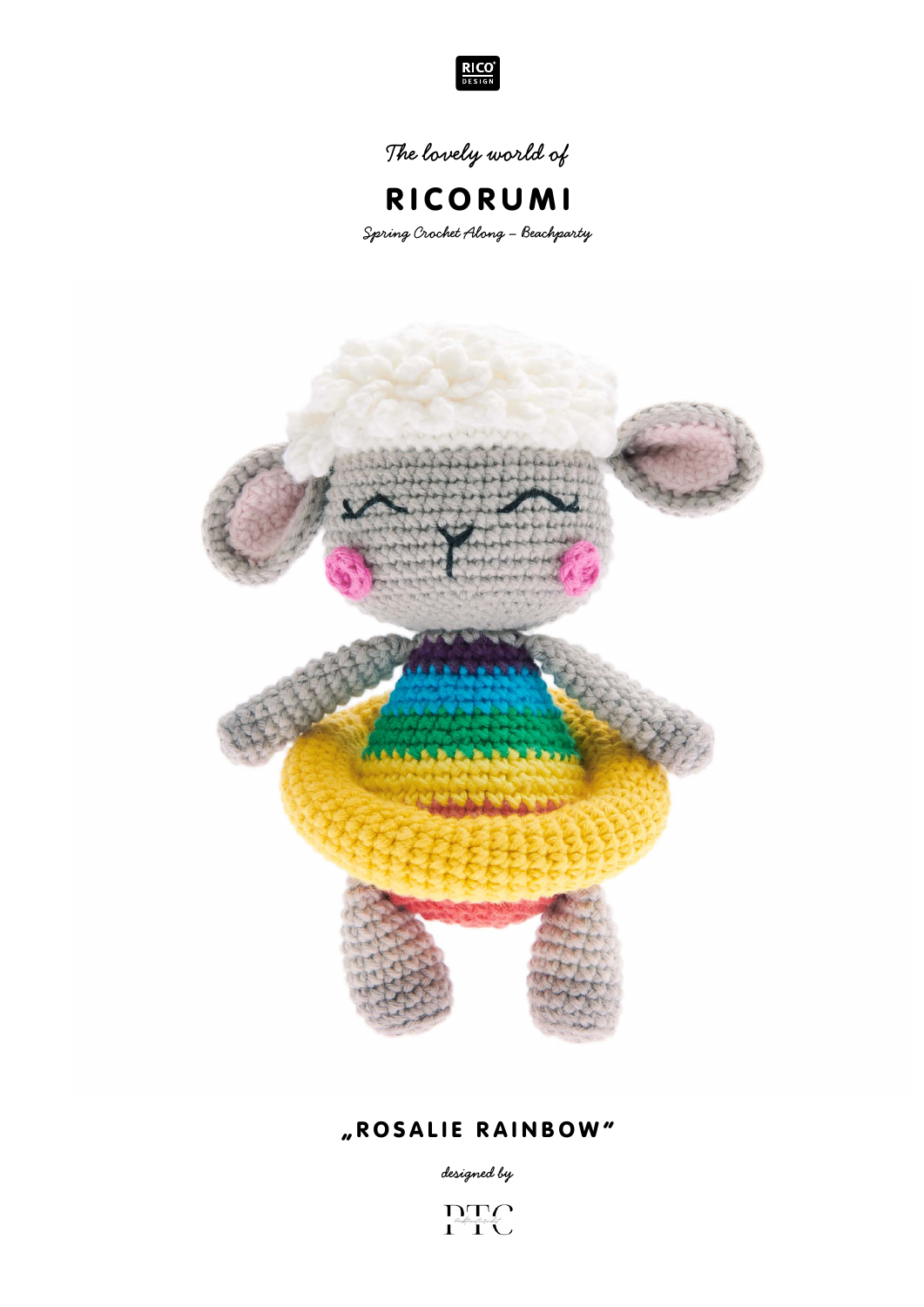

## MEASUREMENT 16 cm

# TOOLS AND MATERIALS

Ricorumi dk Shade 002 (cream) 25 g Shade 004 (pearl grey) 25 g Shade 006 (yellow) 25 g Shade 007 (pastel pink) 25 g Shade 014 (fuchsia) 25 g Shade 020 (purple) 25 g Shade 027 (orange) 25 g Shade 028 (red) 25 g Shade 031 (sky blue) 25 g Shade 049 (green) 25 g Shade 059 (mouse grey) 25 g Rico hook 3 mm Rico synthetic stuffing Black yarn or embroidery thread

### **TENSION**

26 sts x 28 rows = 10 x 10 cm

### **HEAD**

Rnd 1: In pearl grey working into magic ring, 6 dc. Work in a spiral in continuous rnds. Rnd 2: [2 dc in next st] 6 times. 12 sts. Rnd 3: [1 dc, 2 dc in next st] 6 times. 18 sts. Rnd 4: 1 dc, 2 dc in next st, [2 dc, 2 dc in next st] 5 times, 1 dc. 24 sts. Rnd 5: [3 dc, 2 dc in next st] 6 times. 30 sts Rnd 6: 2 dc, 2 dc in next st, [4 dc, 2 dc in next st] 5 times, 2 dc. 36 sts. Rnd 7: [5 dc, 2 dc in next st] 6 times. 42 sts. Rnd 8: 3 dc, 2 dc in next st, [6 dc, 2 dc in next st] 5 times, 3 dc. 48 sts. Rnds 9 – 13: 48 dc. 48 sts. (5 rnds) Rnd 14: [7 dc, 2 dc in next st] 6 times. 54 sts. Rnds 15 – 18: 54 dc. 54 sts. (4 rnds) Rnd 19: [7 dc, dc2tog] 6 times. 48 sts. Rnd 20: 48 dc. 48 sts. Rnd 21: [1 dc, dc2tog] 16 times. 32 sts. Rnd 22: [2 dc, dc2tog] 8 times. 24 sts. Rnd 23: [1 dc, dc2tog] 8 times. 16 sts. Stuff the head firmly.

Break the yarn and fasten off.

## **BODY**

Rnd 1: With red working into magic ring, 8 dc. Work in a spiral in continuous rnds. Stuff as you go. Rnd 2: [2 dc in next st] 8 times. 16 sts. Rnd 3: [1 dc, 2 dc in next st] 8 times. 24 sts. Rnd 4: [3 dc, 2 dc in next st] 6 times. 30 sts. Rnd 5: 2 dc, 2 dc in next st, [4 dc, 2 dc in next st] 5 times, 2 dc. 36 sts. Rnd 6: [5 dc, 2 dc in next st] 6 times. 42 sts. Rnd 7: 42 dc. 42 sts. Change to orange. Rnds 8 – 10: 42 dc. 42 sts. (3 rnds) Change to yellow. Rnd 11: 42 dc. 42 sts. Rnd 12: [5 dc, dc2tog] 6 times. 36 sts. Rnd 13: 36 dc. 36 sts.

# **Spring Crochet Along – Beachparty**  "ROSALIE RAINBOW"

Change to green. Rnd 14: 36 dc. 36 sts. Rnd 15: 2 dc, dc2tog, [4 dc, dc2tog] 5 times, 2 dc. 30 sts. Rnd 16: 30 dc. 30 sts. Change to sky blue. Rnd 17: 30 dc. 30 sts. Rnd 18: [3 dc, dc2tog] 6 times. 24 sts. Rnd 19: 24 dc. 24 sts. Change to purple. Rnd 20: 24 dc. 24 sts. Rnd 21: 1 dc, dc2tog, (2 dc, dc2tog) 5 times, 1 dc. 18 sts. Rnd 22: [7 dc, dc2tog] 2 times. 16 sts. Change to pearl grey. Rnd 23: 16 dc. 16 sts. Break the yarn and leave a long tail for sewing. Sew together the body and head. Fasten off.

## HAIR CAP

Rnd 1: With cream working into magic ring, 6 dc. Work in a spiral in continuous rnds. Rnd 2: Work in BLO [2 dc in next st] 6 times. 12 sts. Rnd 3: Work in BLO [1 dc, 2 dc in next st] 6 times. 18 sts. Rnd 4: Work in BLO 1 dc, 2 dc in next st, [2 dc, 2 dc in next st] 5 times, 1 dc. 24 sts. Rnd 5: Work in BLO [(3 dc, 2 dc in next st] 6 times. 30 sts. Rnd 6: Work in BLO 2 dc, 2 dc in next st, [4 dc, 2 dc in next st] 5 times, 2 dc. 36 sts. Rnd 7: Work in BLO [5 dc, 2 dc in next st] 6 times. 42 sts. Rnd 8: Work in BLO 3 dc, 2 dc in next st, [6 dc, 2 dc in next st] 5 times, 3 dc. 48 sts. Rnd 9: 48 dc. 48 sts. Break the yarn and leave a long tail for sewing. Sew on the hair cap on the head between rnds 1 – 9. Fasten off.

# HAIR

Rnd 1: With cream pull up a loop in the last FLO from round 8, [ch 10, dc in next FLO, sl st in next FLO] 84 times. Break the yarn and fasten off.

#### EAR PART 1 (MAKE 2)

Rnd 1: In pastel pink working into magic ring, 6 dc. Work in a spiral in continuous rnds. Rnd 2: [2 dc in next st] 6 times. 12 sts. Rnd 3: [1 dc, 2 dc in next st] 6 times. 18 sts. Rnd 4: [2 dc, 2 dc in next st] 6 times. 24 sts. Break the yarn.

## EAR PART 2 (MAKE 2)

Rnd 1: In pearl grey working into magic ring, 6 dc. Work in a spiral in continuous rnds. Rnd 2: [2 dc in next st] 6 times. 12 sts. Rnd 3: [1 dc, 2 dc in next st] 6 times. 18 sts. Rnd 4: [2 dc, 2 dc in next st] 6 times. 24 sts. Rnd 5: Place part 1 on the backside of part 2, with the wrong sides on each other. [3dc, 2 dc in next st] 6 times through both loops of part 2 and FLO of part 1. 30 sts. Rnd 6: [4 dc, 2 dc in next st] 6 times. 36 sts. Rnd 7: Flatten the ear and make 5 dc through both sides.

Break yarn leaving a long tail for sewing. Sew on the ears on the sides just under the edge from the hair cap.

## ARM (MAKE 2)

Rnd 1: With mouse grey working into magic ring, 5 dc. Work in a spiral in continuous rnds. Rnd 2: [2dc in next st] 5 times. 10 sts. Rnd 3: BLO 10 dc. 10 sts. Rnd 4: 10 dc. 10 sts. Change to pearl grey. Rnd 5 – 12: 10 dc. 10 sts. (8 rnds) Rnd 13: [3 dc, dc2tog] 2 times. 8 sts. Rnd 14: Stuff lightly. Flatten the arm and dc across through both sides to close. Break the yarn and leave a long tail for sewing. Sew on the arms on the sides on round 21 of the body. Fasten off.

# LEG (MAKE 2)

Rnd 1: With mouse grey working into magic ring, 8 dc. Work in a spiral in continuous rnds. Rnd 2: [2 dc in next st] 8 times. 16 sts. Rnd 3: BLO 16 dc. 16 sts. Rnds 4 – 5: 16 dc. 16 sts. (2 rnds) Change to pearl grey. Rnds 6 – 10: 16 dc. 16 sts. (5 rnds) Rnd 11: [6 dc, dc2tog] 2 times. 14 sts.

Stuff lightly. Flatten the leg and dc across through both sides to close.

Break the yarn and leave a long tail for sewing.

Sew on the legs between round 7 – 8 on the sides of the body. Fasten off.

• With black embroidery thread embroider 2 eyes between rnds  $16 - 17 (3 - 4$  rounds under the hair cap).

• With black embroidery thread embroider a nose over rnds 19 – 21.

# CHEEK (MAKE 2)

Rnd 1: With fuchsia working into magic ring, 6 dc. Fasten off. Break the yarn and leave a long tail for sewing.

Sew on the cheeks between rnds 19 – 21. Fasten off.

### SWIM RING

Rnd 1: With yellow ch 12, sl st in the first ch to close the ring. Work in a spiral in continuous rnds. Stuff as you go. Rnds 2 – 60: 12 dc. 12 sts. Break the yarn and leave a long tail for sewing. Fold the tube and sew together the ends so it creates a ring. Fasten off.